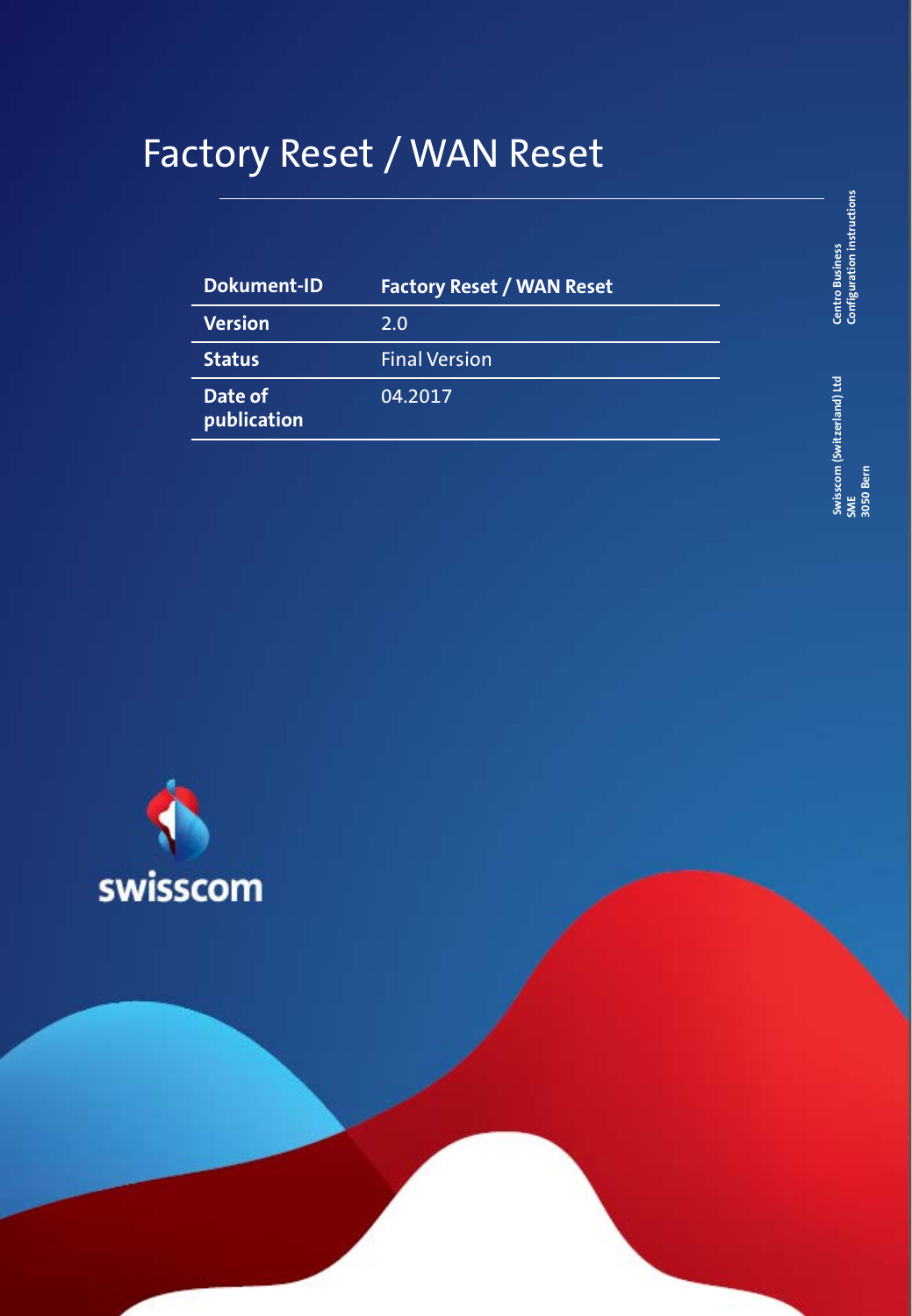# **Contents**

| 1.1 Need                       | 3 | Configuration instructions<br><b>Centro Business</b> |
|--------------------------------|---|------------------------------------------------------|
| 1.1.1 Factory Reset            | 3 |                                                      |
| 1.1.2 WAN Reset                | 3 |                                                      |
| 1.2 Description                | 3 |                                                      |
| 1.2.1 Factory Reset            | 3 |                                                      |
| 1.2.2 WAN Reset                | 3 | Swisscom (Switzerland) Ltd<br>SME<br>3050 Bern       |
| 1.3 Requirements/Limitations   | 3 |                                                      |
| 1.4 Illustration               | 3 |                                                      |
| 1.5 Performing a factory reset | 4 |                                                      |
| 1.6 Performing a WAN reset     | 5 |                                                      |
| 1.7 Restarting the service     | 5 |                                                      |
|                                |   |                                                      |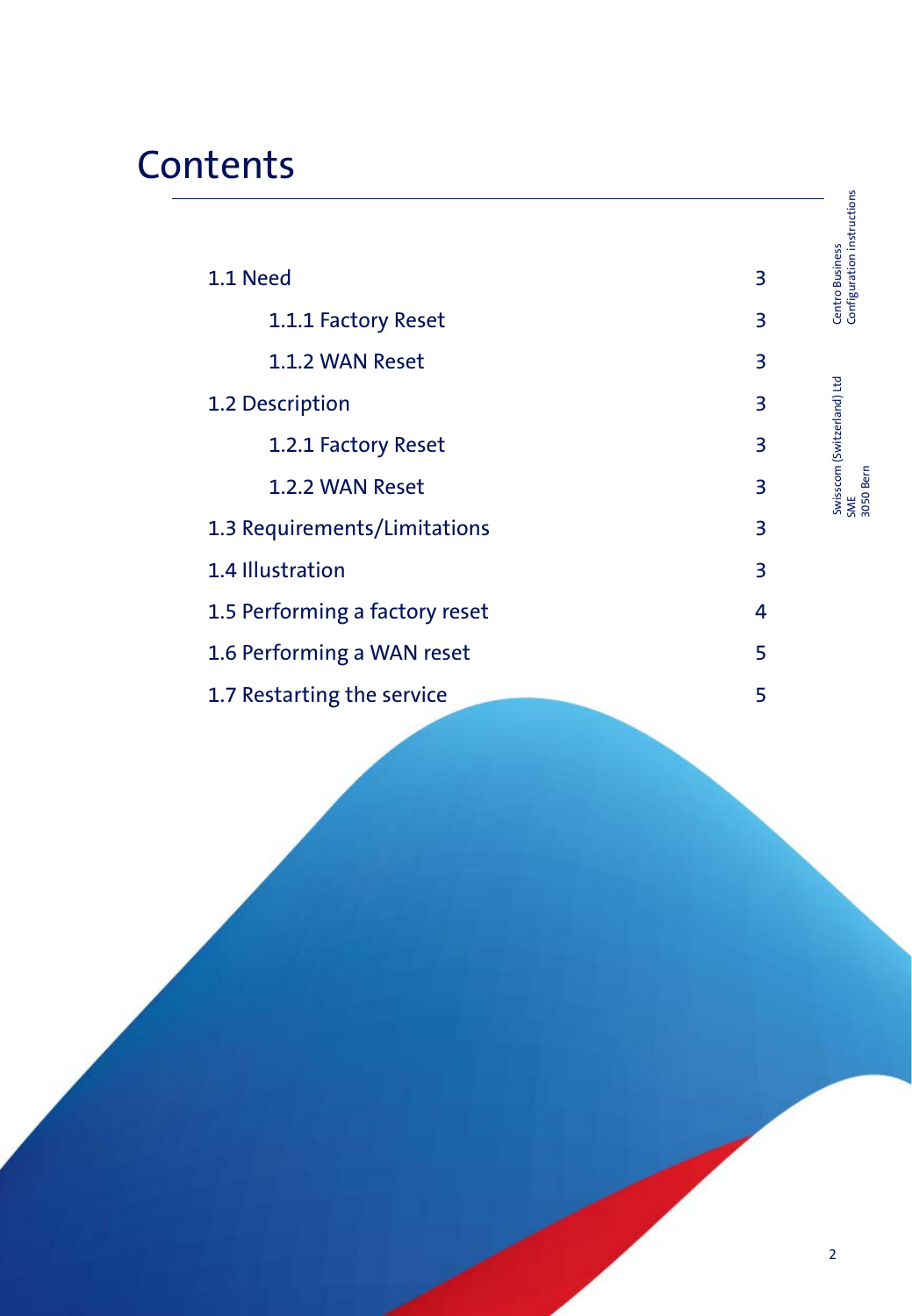## Factory Reset / WAN Reset

### 1.1 Need

### 1.1.1 Factory Reset

You would like to reset your Centro Business router to its original factory settings and delete all customer-specific data.

#### 1.1.2 WAN Reset

You would like to reinitialise your Centro Business and write new customerspecific WAN data.

### 1.2 Description

#### 1.2.1 Factory Reset

If you carry out a factory reset, all the settings, including Internet access data, the password for the router portal, IP addresses in the customer network (LAN) and firewall settings, are deleted and the factory settings are restored. If you do not save the configuration before resetting the router, these settings will be lost forever

#### 1.2.1 WAN Reset

A WAN reset restarts the Internet connection. In doing so, the customer-specific WAN data for your Internet access and telephony settings are re-entered on your Centro Business. Settings for your customer network (LAN) are not changed.

## 1.3 Requirements/Limitations

#### Requirements:

- Swisscom contract: Business Internet Services, My SME Office, inOne SME office, Business Internet Light, Internet connection for residential customers
- Firmware version:
	- Centro Business 2.0: 08.06.06 or higher
- The router is switched on and the power LED is white

#### Limitations:

The WAN reset is currently not possible using Centro Business 2.0.

## 1.4 Illustration

#### None

Centro Business<br>Configuration instructions Configuration instructions Switszen (Switzerland) Ltd Centro Business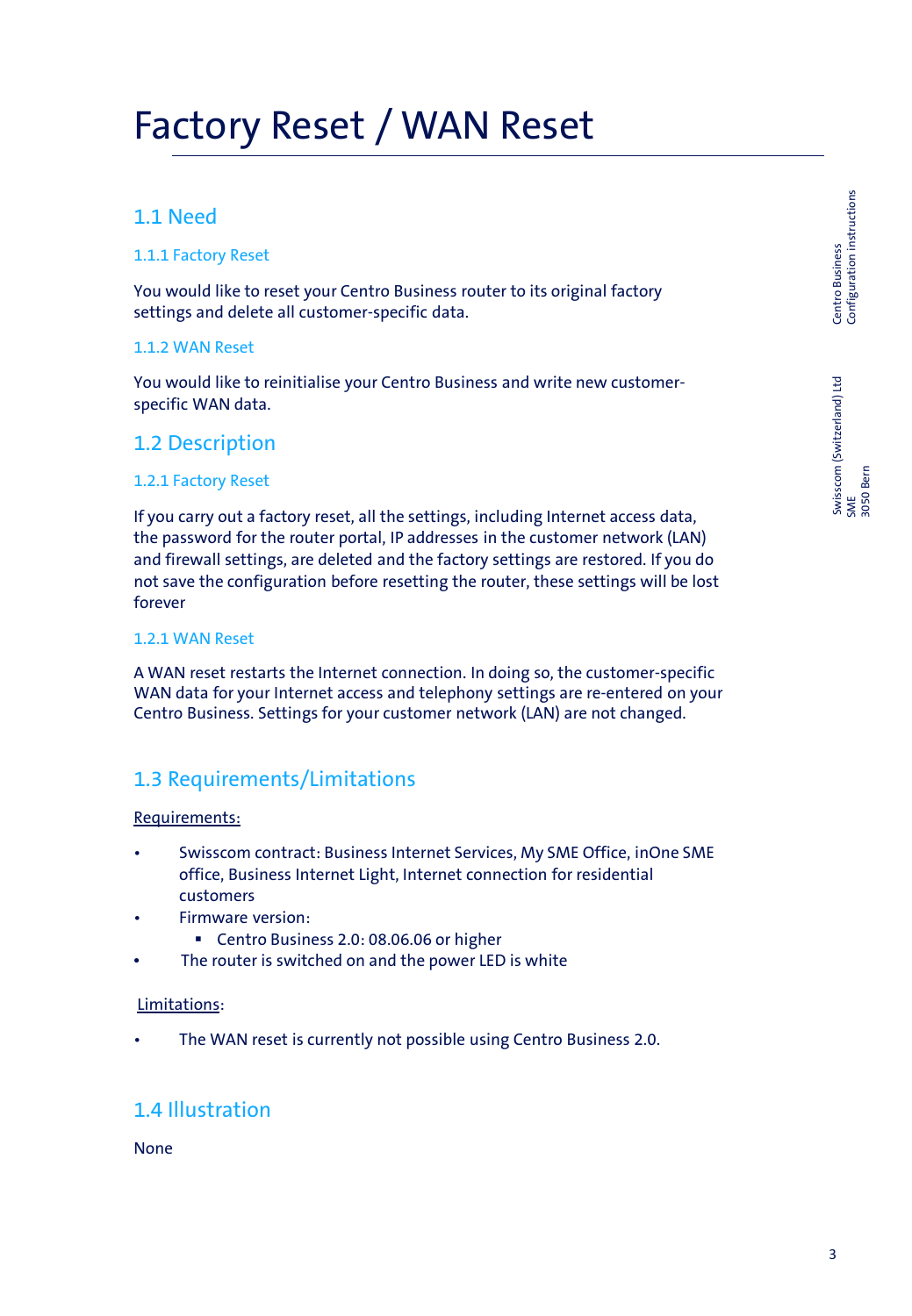## 1.5 Performing a factory reset

There are two ways to perform a factory reset.

a) Factory reset using the reset button

Press the reset button with a pen for around 7 to 10 seconds. The colour of the power LED changes from white to red and back to white. Do not remove the pen until the power LED changes from red to white. The router will restart after the factory reset.





Centro Business 1.0 Centro Business 2.0

b) Factory reset using the router portal

In the router portal, select **Router > Reset Configuration** and click on **Reset configuration**.